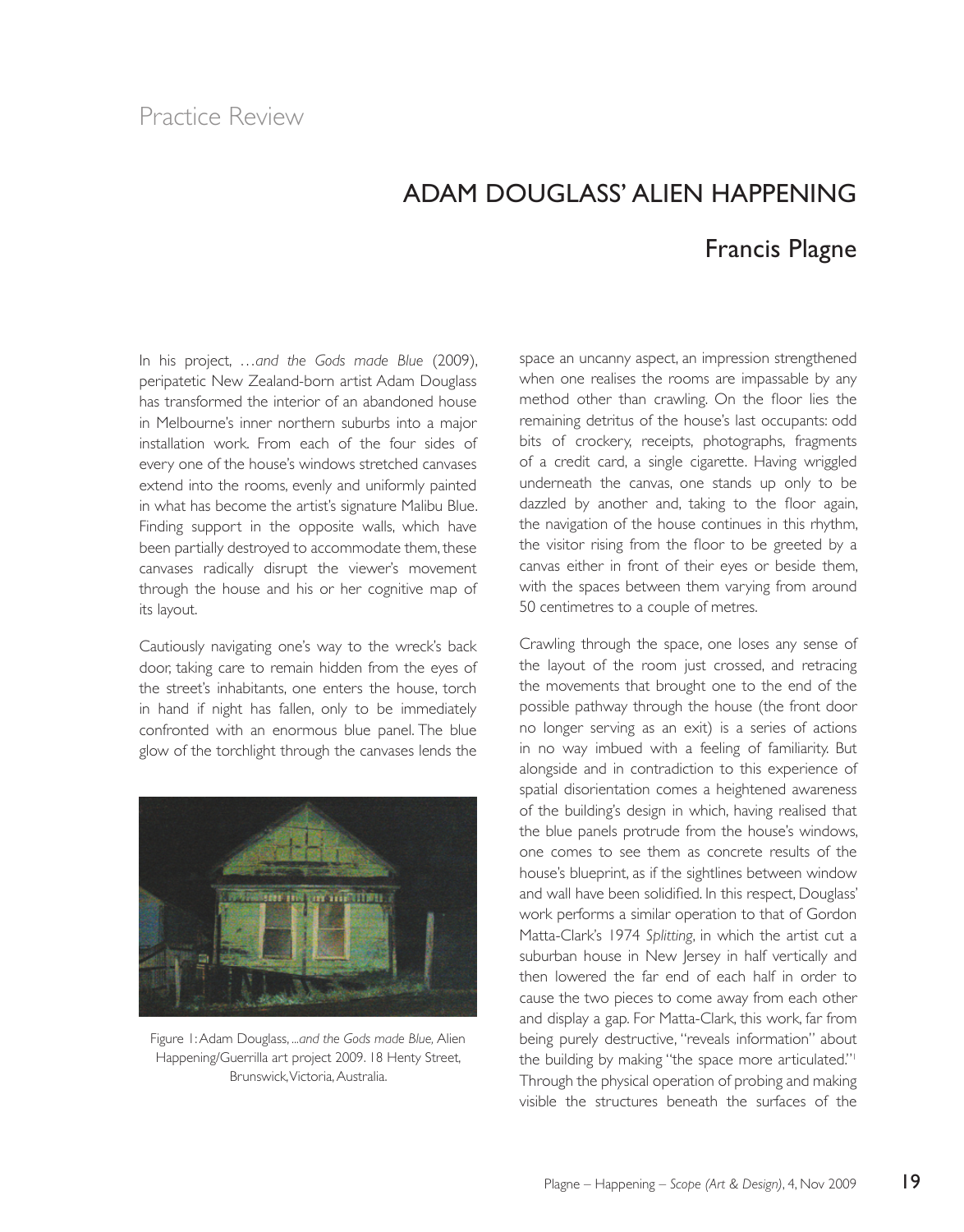

Figure 2: Adam Douglass, Map of the property, including intrusions. *...and the Gods made Blue,* 2009. 18 Henty Street, Brunswick, Victoria, Australia.

house, the connection between its segments become visible, both architecturally and through providing a self-reflective moment in which one glimpses a relationship between the building's physical space and its social use. To use Viktor Shklovsky's terminology, we could see the house has been "enstranged" in that the cutting "changes its form without changing its essence"<sup>2</sup> and, in so doing, allows a new light to be cast on both its physical structure and use.

Neither Douglass nor Matta-Clark are interested in using their work simply as a springboard to a Situationist-lineage critique of residential architecture as "fortified exploitation," a translation "into spatial terms … of the fundamental principles of alienation and constraint" which govern late capitalism.<sup>3</sup> Matta-Clark stated quite directly that his work was invested in something "more elusive" than demonstrating "an alternate attitude to … the attitudes that determine containerisation of useable space,"4 and Douglass is more likely to relate his blue monochrome invasion to the sublime expanses of sea and sky than to any social project. What interests Douglass is less a critique of architecture and urbanism than the creation of a situation in which the sublime and the quotidian. the metaphysical and the material, can, at least metaphorically, meet directly.

While the histories of religion, mysticism and mythology provide bountiful examples of the way this meeting has been conceptualised in culture, Douglass chooses to place his work in relation to what he sees as a contemporary expression of the same impulse: science fiction. The paintings in his 2007-8 *Tomahawk* series demonstrate one way of coming to grasps with the conjunction of metaphysical meaning and material reality. Referring to such iconic sci-fi pop culture as *Star Wars* and *Planet of the Apes*, yet in a manner so vague as to be almost subliminal, these paintings use their fantastical subjects as formal devices – less allusive representations than motivations for a playful oscillation between painted materiality and the signifying potential of mark-making. *Flaaaaaa Kaaaaacctt Flaa* (2007) for example, invites us to read a hole ripped in the canvas as the weapon wielded by a floating white mass, gesturing toward both the relationship between sci-fi's love of concepts such as "antimatter" and the theological quandary over how to conceptualise a God who intervenes in the physical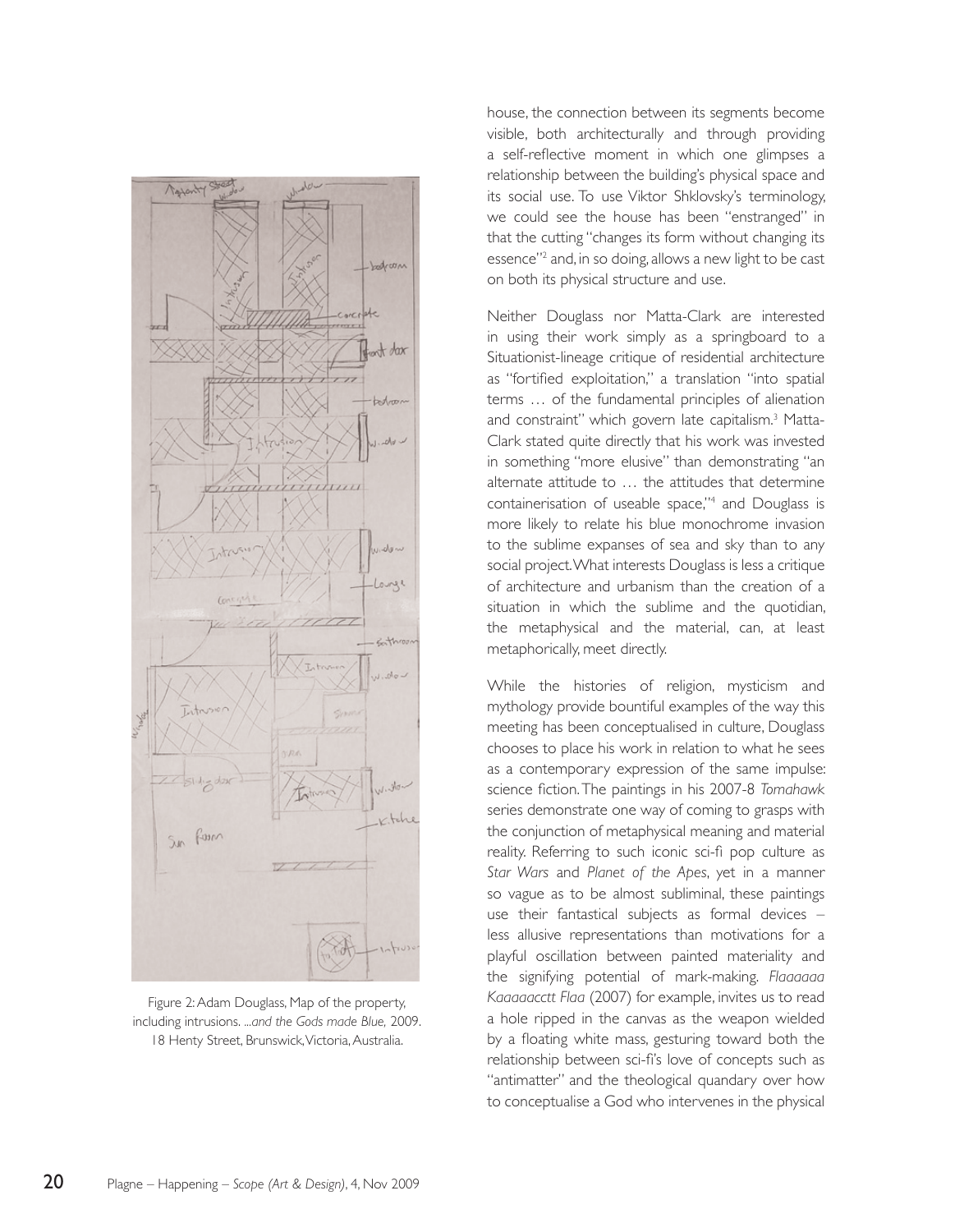

Figure 3: Adam Douglass, Legs behind dissecting intrusions, *...and the Gods made Blue,* 2009.



Figure 4: Adam Douglass, two intrusions, front bedroom. *...and the Gods made Blue*, 2009. Photo credit: Alister Mew.

world, yet whose being is supra-material, and the cut and punctured abstract canvases of Lucio Fontana. In these paintings, Douglass marks the intertwining of the quotidian and the sublime on two levels: first, in his use of motifs taken from popular science fiction which, stripped of any specificity in content or context, float in blue expanses which seem to stress their cosmological resonances; and secondly, through their affirmation of the figurative potential of blunt materiality, as in Francis Bacon's theory of affective yet "non-illustrative" painting,<sup>5</sup> cited approvingly by Douglass, in which, ideally, the original "subject" of a painting survives in the completed work only as an emotional response in the viewer to what appears to be an essentially abstract work.

…*and the Gods made Blue*, described by Douglass as a "transcendental/apocalyptic sci-fi happening of sorts," presents a more oblique engagement with science fiction. Early supporters of the scientific romances of HG Wells often pointed out that their success lay not only in their conformity with existing scientific knowledge, but in the effort expended by Wells to make the everyday background to the fantastical events plausible. In this respect, *The War of the Worlds* of 1898 is his masterpiece: Wells has his Martian invasion begin in the Surrey countryside between Horsell, Ottershaw and Woking, and proceeds to chronicle the many shades of human response to this remarkable happening in the manner of a realist novelist.6 A review by John St Loe Strachey in a contemporary edition of the *Spectator* goes to great lengths of praise in explicating this aspect of Wells' talent:

As a rule, those who pass beyond the poles and deal with non-terrestrial matters take their readers to the planets or the moon. Mr Wells does not 'err so greatly' in the art of securing the sympathy of his readers. He brings the awful creatures of another sphere to Woking Junction, and places them with all their abhorred dexterity, in the most homely familiar surroundings. A Martian dropped in the centre of Africa would be completely unendurable. One feels, with the grave-diggers in *Hamlet*, that they are all mad and bad and awful there, or, if not, it is no great matter.<sup>7</sup>

Despite bearing the unmistakable imprint of colonial racism, Strachey's review is instructive in allowing us to see what it is that Douglass' obstructed suburban house and the best science fiction have in common: the shared conviction that a more authentic contact with the sublime or supernatural can be made if these are placed within an everyday context.



Figure 5: Adam Douglass, dissecting intrusion, projected from door *...and the Gods made Blue*, 2009.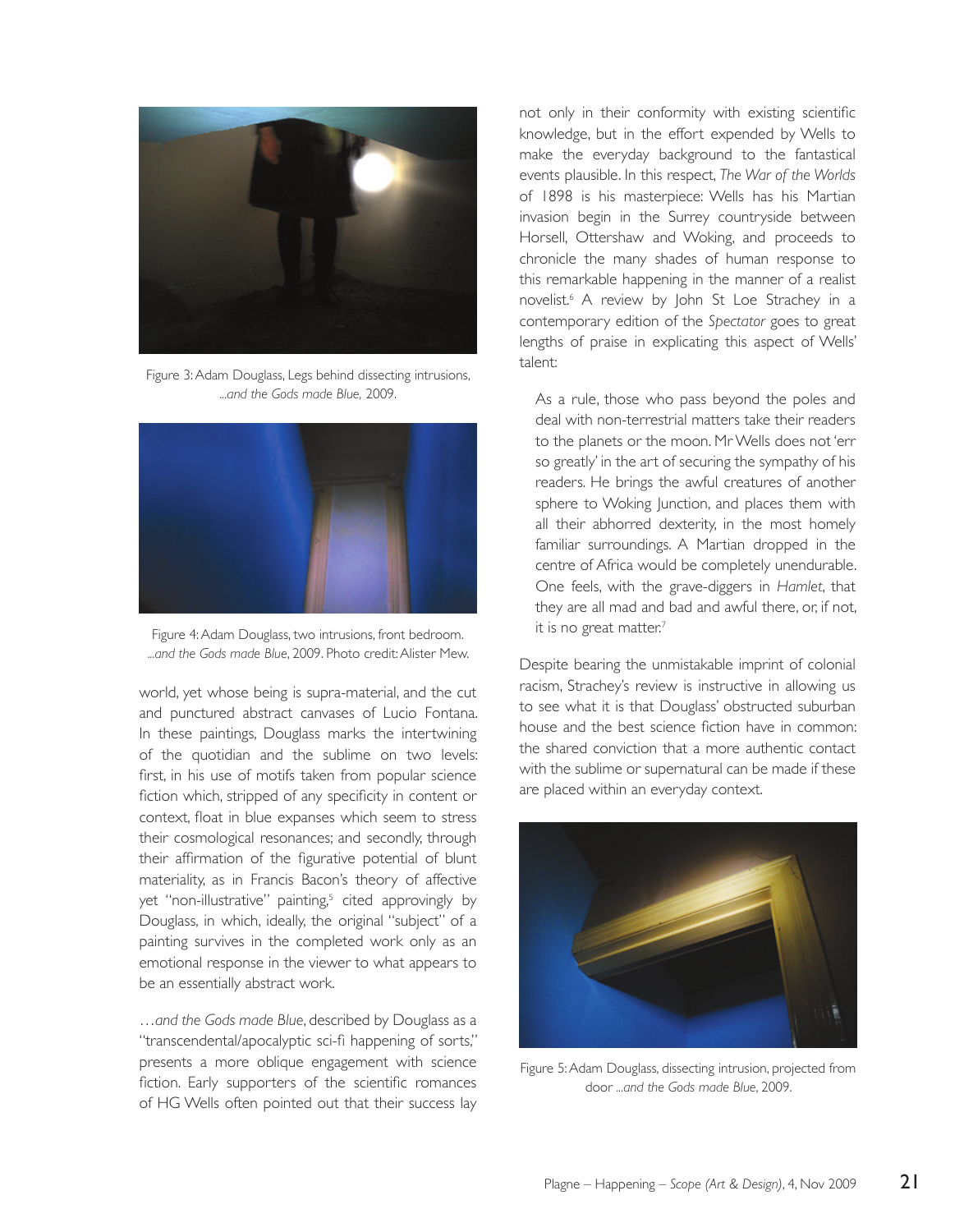

Figure 6: Adam Douglass, *Flaaaaaa Kaaaccct Flaaa*, 2007.

As Giorgio Agamben has argued, the art gallery or museum is an "ideal space" in which an attempt is made to neutralise the creative principle, radically alien to the viewer, that has come to define art in modernity: the art gallery is "like a perfectly self-sufficient world where the canvases resemble the sleeping princess of the fairy tale."8 The impact of Douglass' work depends on the viewer not encountering it in the space of the art gallery, a space defined by its attempt to neutralise the alien creative principle that has eventuated its construction. The sublime intrusion of Douglass' canvases (almost appearing, in keeping with the sci-fi imagery he favours, as if the water which runs through suburban pipes had been freed and then solidified into a hitherto unknown substance – both alien and acting as a reminder that pipe water, usually thought of purely instrumentally, eventually flows into the boundless ocean beloved of nineteenth-century painters) would lose all its attraction in a gallery, a space where poetic gestures, albeit neutralised, are the order of the day. Like the Wellsian scientific romance, …*and the Gods made Blue* can only succeed if it takes quotidian space as its setting.

As we have seen, although Douglass has a preference for a raw visual style, the existence of …*and the Gods made Blue* outside the gallery system is not motivated simply by aesthetic concerns on the artist's part, but is chiefly inspired by the desire to create appropriate conditions for the reception of the work by its viewers. Declining to install his panels in a gallery and refraining from any official promotion of his project, Douglass has ensured that news of his piece will spread by other than the normal channels. In his *When Faith Moves Mountains* of 2004, Francis Alÿs organised 500 Peruvian volunteers to "move" a sand dune by a few inches. Commenting on the work, he wrote that, "in our era of the ceaseless reproduction of images … the action hopes to … momentarily restitute an oral community"<sup>9</sup> through its mythical resonances, encouraging gossip and rumour. Alÿs and Douglass' works are united in a shared aspiration to transcend the artwork and become myth, but while Alÿs hesitates and capitulates to the personality-driven art of modernity when he organises his performance as an auteur might direct a film, the participants merely another material, Douglass' work allows for the possibility of experiences in which viewers may have no idea about the author behind the work, experiencing it as akin to an alien invasion, which may then be mythologised in terms entirely unconnected to art.

To avoid advertising and the "ceaseless reproduction of images" in favour of rumour and myth is indeed, as Alÿs sees his work, to attempt some sort of restitution of "an oral community," and it is important to see that this impulse is not necessarily invested in any sort of sham primitivism. As Agamben argues in a commentary on the work of Guy Debord, the ultimate goal of spectacle-capitalism is not simply the exploitation of labour power but also, "and above all," the "alienation of language itself, of the linguistic and communicative nature of human beings, of that *logos* in which Heraclitus identifies the Common."10 In the ceaseless media traffic of the spectacle, modern humanity experiences its own communicative potential as something ungraspable and foreign. In its most profound aspect, Douglass has situated his work outside of the artistic sphere in order to allow for a fleeting communicative network to spring up autonomously around it, a utopian model leaving the discursive frame of the art world behind while retaining an essential link with poetic wonder.

**Francis Plagne** (b. 1987) is a writer and musician from Melbourne, Australia. His primary interests include Continental philosophy, experimental music and art since modernism.